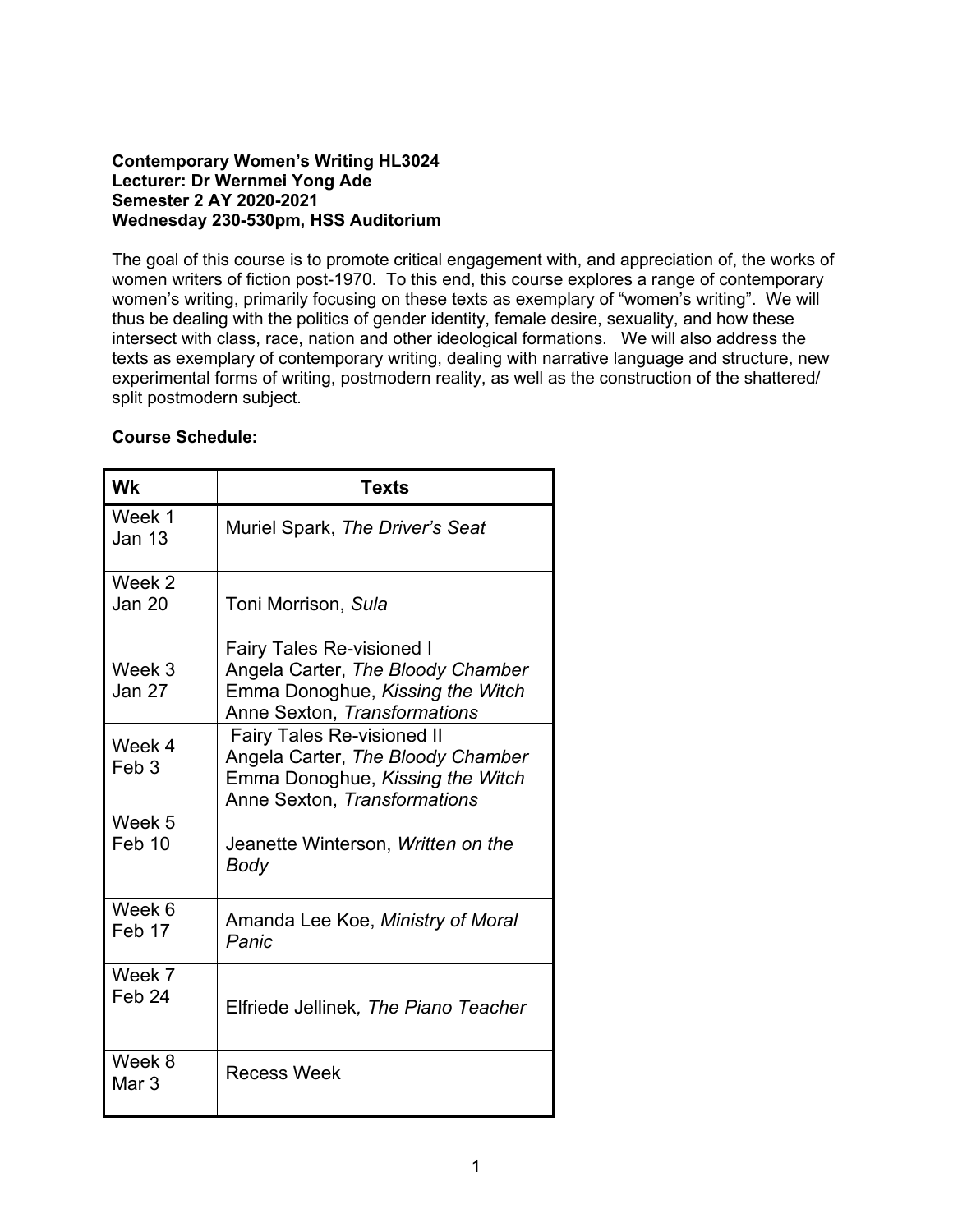| Wk                 | <b>Texts</b>                              |
|--------------------|-------------------------------------------|
| Week 9<br>Mar 19   | Jessica Hagedorn, Dogeaters               |
| Week 10<br>Mar 16  | Bernadine Evaristo, Girl, Woman,<br>Other |
| Week 11<br>Mar 23  | Sharnush Parsipur, Women Without<br>Men   |
| Week 12<br>Mar 30  | Han Kang, The Vegetarian                  |
| Week 13<br>April 6 | Overview and Exam Briefing                |

## **Method of Instruction**

3-hour seminar

#### **Student Assessment**

2,800 – 3,000 word term essay: 40% Class participation: 10% Closed-book examination: 50%

#### **Core texts to purchase:**

**Note: the NTU bookstore will not stock these texts. You will have to purchase them on your own. I highly recommend Book Depository. They do take at least two weeks to deliver so please place your orders early.** 

Angela Carter, *The Bloody Chamber* Muriel Spark, *The Driver's Seat*, Emma Donoghue, *Kissing the Witch*  Elfriede Jelinek, *The Piano Teacher* Toni Morrison, *Sula* Jessica Hagedorn, *Dogeaters* Jeanette Winterson, *Written on the Body*  Bernadine Evaristo, *Girl, Woman, Other*  Amanda Lee Koe, *Ministry of Moral Panic* Han Kang, *The Vegetarian* 

# **Core texts be provided by lecturer:**

Anne Sexton poems